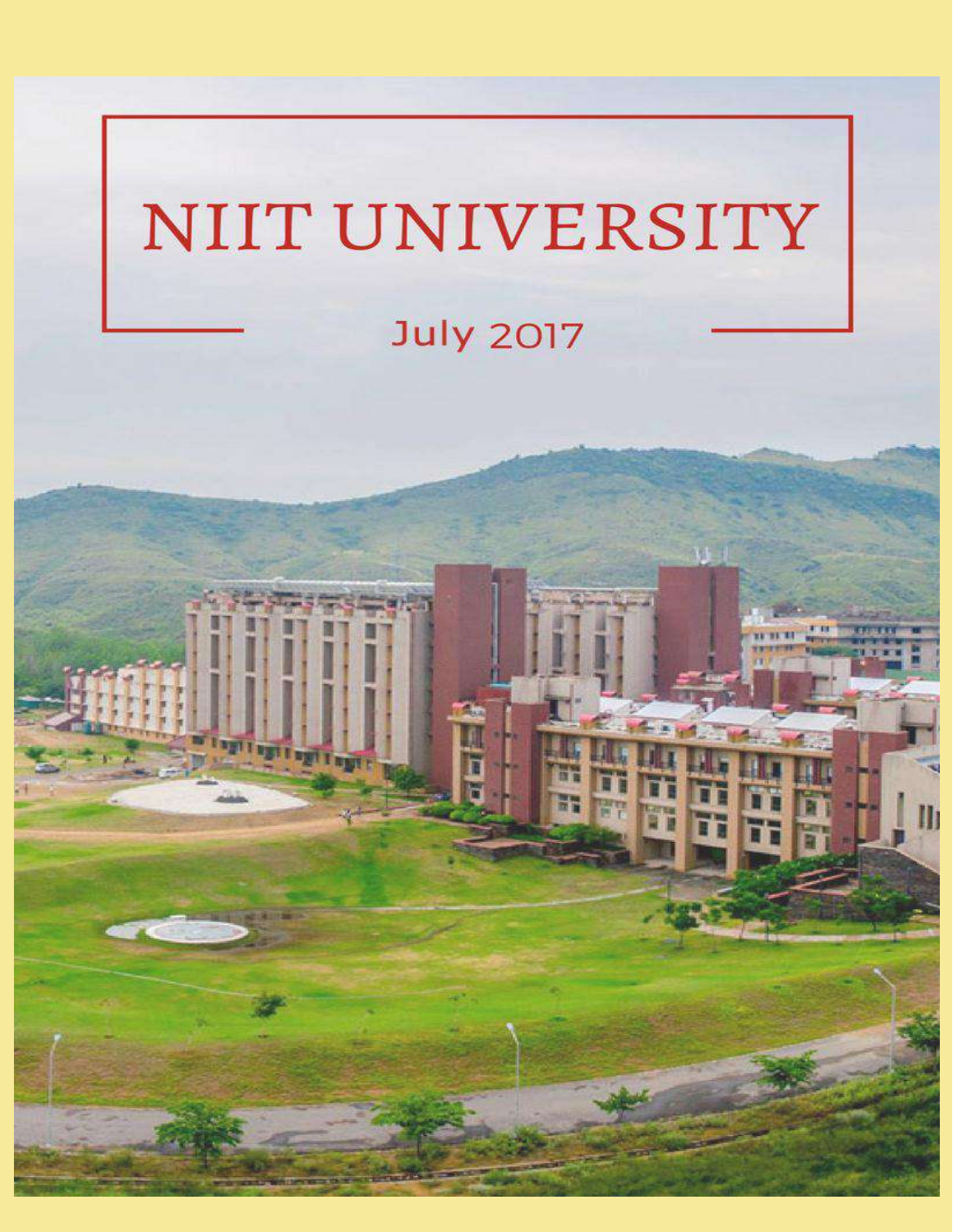#### **CONTENTS**

अनादि अनन्त

#### **From the Editor's Desk**

#### **Campus News**

- **Media Coverage for NIIT University Japanese Way of Life**
- **Outlook Magazine Coverage**
- Hyderabad Central University Vice-Chancellor Visits NU
- **Mr. Bhaskar Pramanik Visits NU**

#### **Nature Talk**

 **Nilgai**

#### **Expressions**

**E** Sketch by Chahat Suri

#### **Achievements**

- **Professor Trupil Limbasiya (ICACNI 2017)**
- **Dr. Siddhartha Khare's Paper Published in SCI Journal**
- **Paper Accepted for IEEE (ICACCI-2017)**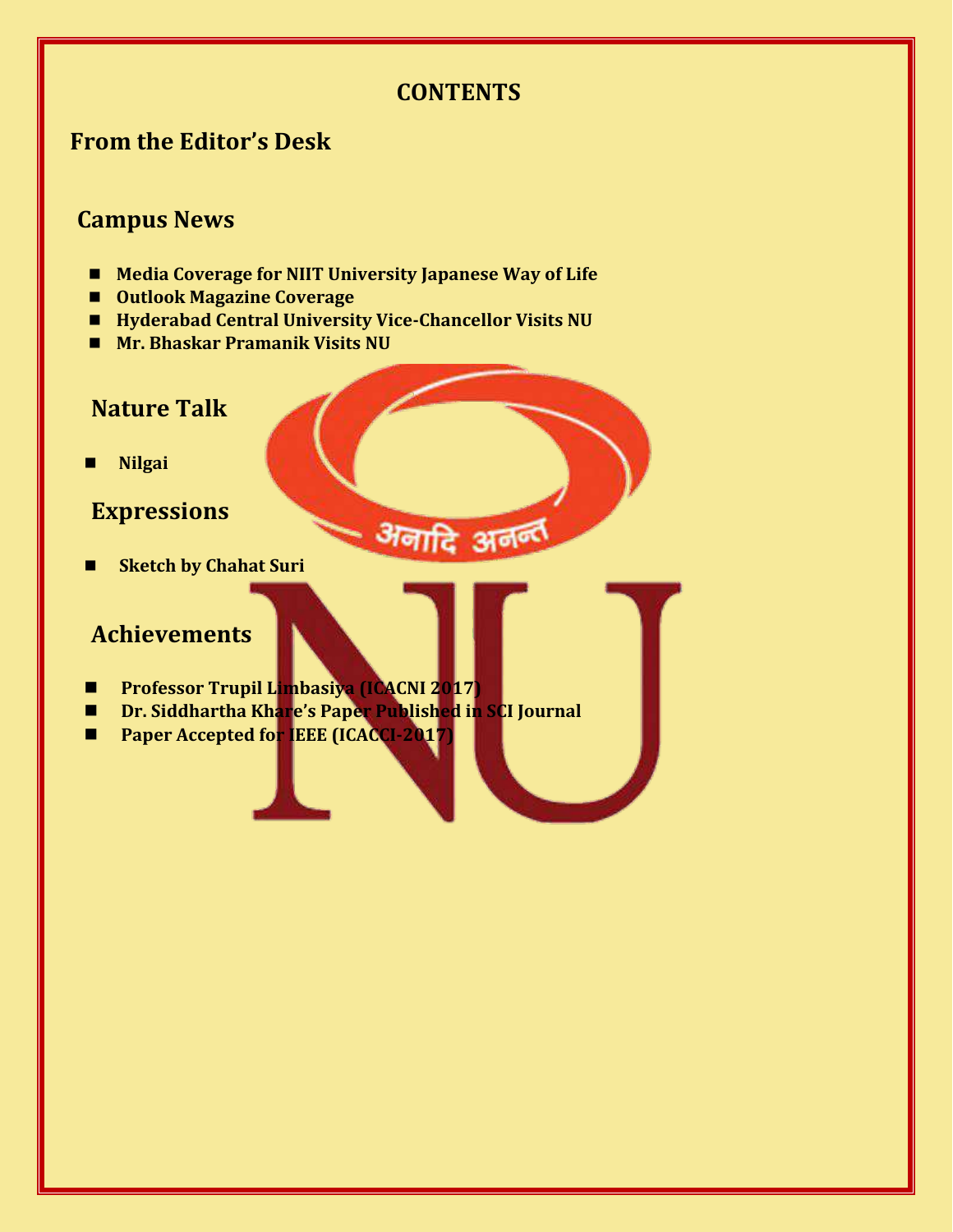#### **From the Editor's Desk**

#### **Dear Readers,**

I welcome you all to the new session. It is exciting to see familiar faces pouring in along with many new faces of WNS and B.Tech 2017 batch in the campus filling the place with life again. The holidays spanning to almost two and a half months must have refreshed you old students, and equally bored them too, because holidays are fun with family and friends both. Indeed, many might have caught up with their old friends and taken a trip to some holiday destination with family or some might have learnt a new skill or honed their existing skills. And now, everyone returns with a renewed spirit.

While we were away on vacation, the university did see some action. Eminent personalities came in and interacted with students. Our university got a mention in the Outlook Magazine for its course designs in various courses which creates a new breed of engineers sorely needed in the engineering sector today.

Prof. Trupil Limbasia and Dr. Siddhartha Khare has some achievements to share and so does our student Uddalak Bhaduri. Do read the section for more information.

With a hope that you all will like the contents, I take your leave. We argument

Happy reading!

**Warm regards,**

**Anshima P Srivastav Editor In-Charge, NU Newsletter [Anshima.Srivastava@niituniversity.in](mailto:Anshima.Srivastava@niituniversity.in)**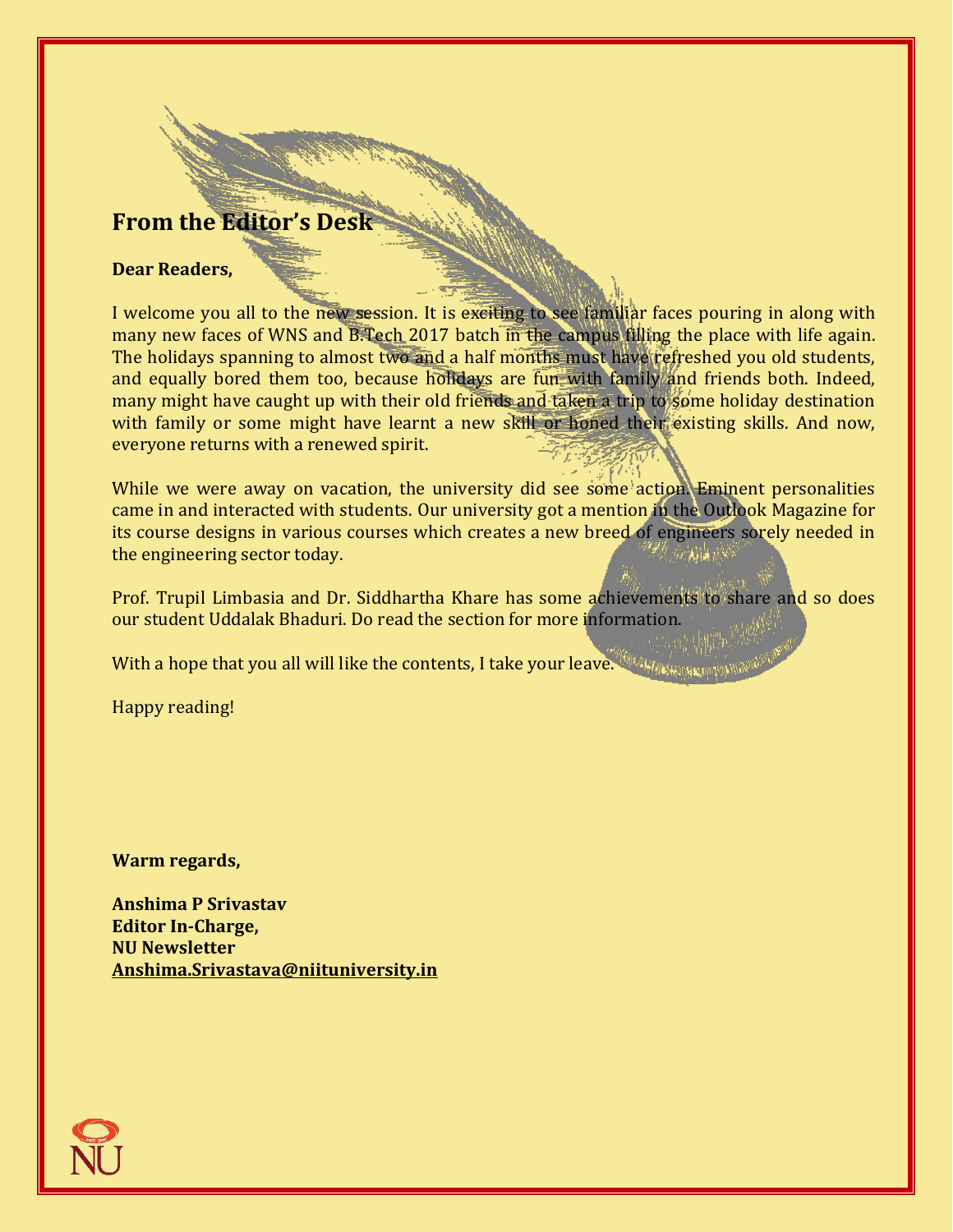#### **CAMPUS NEWS**



#### **Media Coverage for NIIT University**

An interaction of founder and chairman of NIIT University and Co-founder of NIIT group, **Mr. Rajendra Pawar** with **Mr. Sundeep Khanna**, Consulting Editor of MINT and **Ms. Nandita Mathur**, Deputy Editor HT Media, had appeared in the HT Education - a Higher Education and Career focused supplement of Hindustan Times. He accentuated NU's key points of Industry-Academia linkage and its high rate of placement i.e. 97.3%. The interview also mentioned that NU students are in close liaison with leading organizations like ICICI bank, IBM, WNS and PwC.

#### **Outlook Magazine Coverage**

In the July edition of the Outlook Magazine, the industry story on '*The Heart of Learning'* had appeared, that featured '*Courses fit for new age careers'* and highlighted the courses from leading universities including Delhi University and Jamia Milia Islamia. Talking about the new age programs at NIIT University, the story mentioned that the B. Tech in Computer Science, with emphasis on digital technologies, is designed to create new breed of IT engineers sorely needed by the industry. While the MSc Program in Computer Science, has been designed to provide students with an overview of computing, an understanding of the concepts and a practical experience in applied computing.

#### **Hyderabad Central University Vice-Chancellor Visits NU**

**Prof P Appa Rao**, Vice Chancellor, Hyderabad Central University visited NIIT University on 3<sup>rd</sup> July 2017. He visited the university's labs and had an interaction with the faculty present on campus.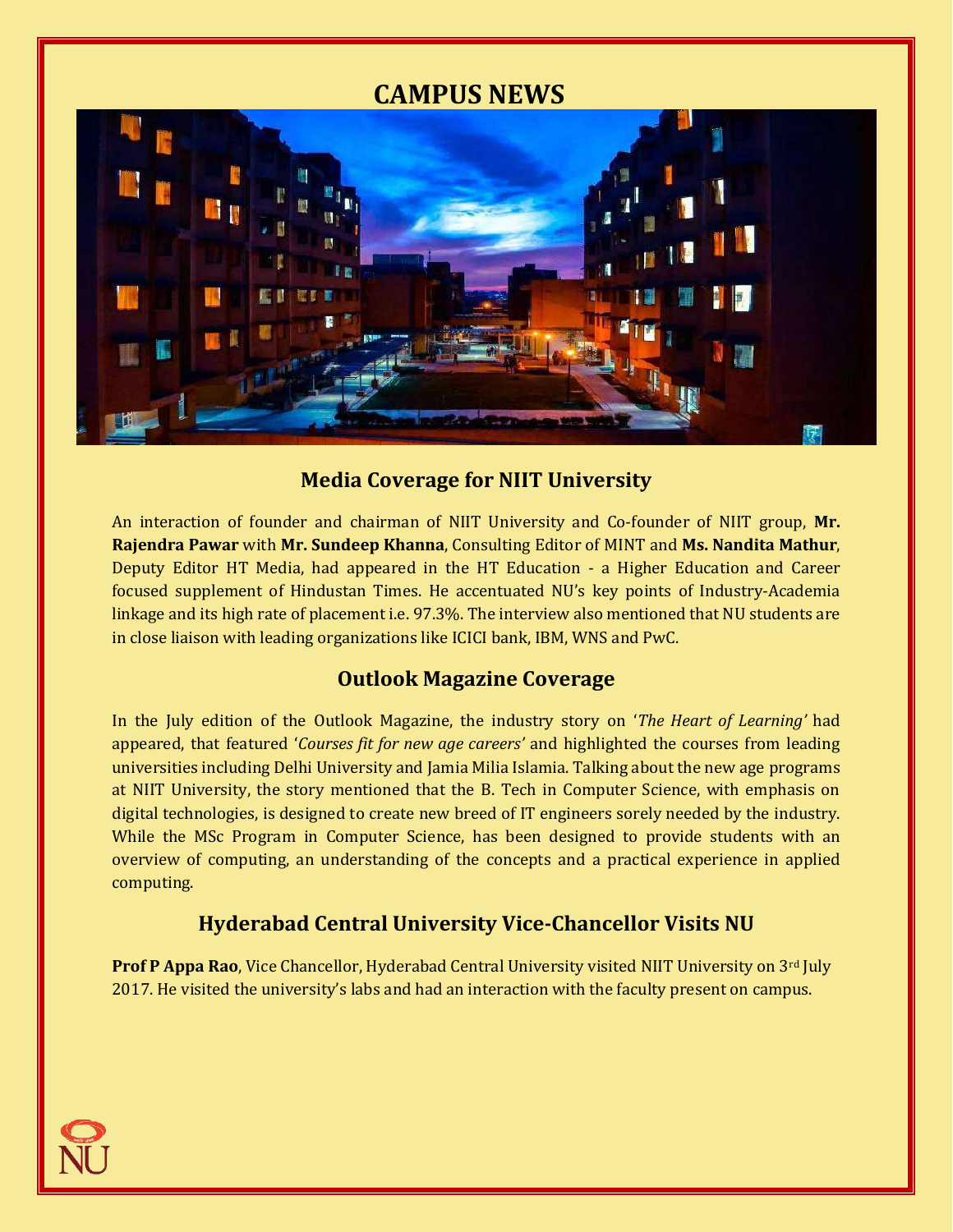#### **Mr. Bhaskar Pramanik to NU**



Mr. Bhaskar Pramanik visited NU on 18<sup>th</sup> of July 2017 and addressed the B.Tech 2017-21 batch. Mr. Pramanik retired as the Chairman of Microsoft India in March 2017. He looked after the company's overall sales, marketing and all other transactions across India. In his session, Mr Pramanik talked about learnings and lessons from his 40+ years of career in companies like Sun Microsystems, Oracle India, Microsoft etc. and told the students to prepare themselves for 10-15 years after they graduate, as technology is developing fast and becoming redundant faster. He advised the students to find their passion and to follow it. They should focus on 1 thing and practice it till they gain mastery over it.

Students were quite excited to interact with such a legendary person in the field of Technology and had a very interactive and interesting discussion with him.

\*\*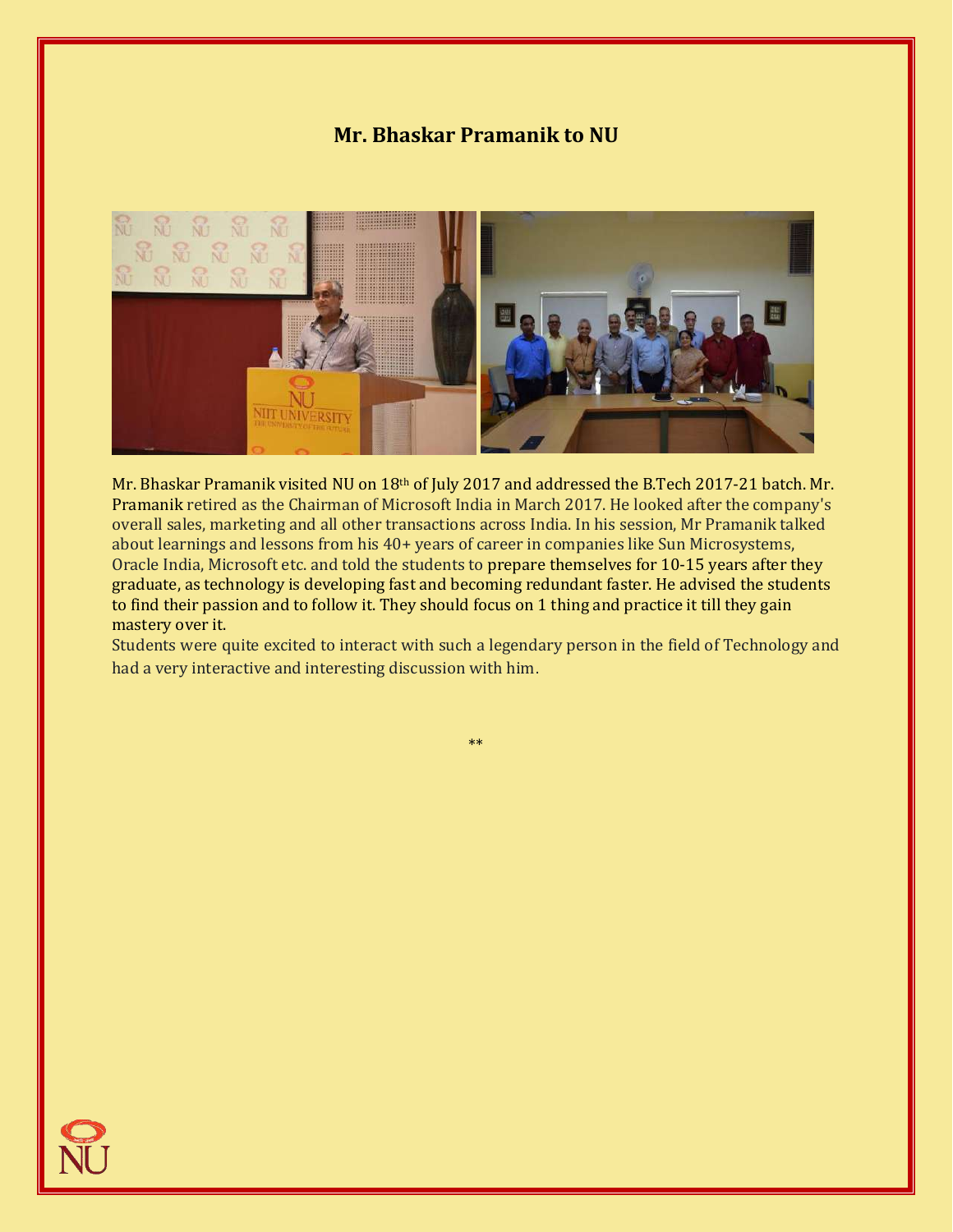

The nilgai (Boselaphus tragocamelus), sometimes called nilgau, is the largest Asian antelope. It is one of the most commonly seen wild animals of central and northern India, often seen in farmland or scrub forest. The mature male appears ox-like and is also known as the blue bull. A blue bull is called a nil gai or nilgai in India, from nil meaning blue and gai meaning a bovine animal (literally 'cow'). It is also present in parts of southern Nepal and eastern Pakistan. The species has become extinct in Bangladesh. It was known as the nilghor (nil= blue, ghor = horse) during the rule of Aurangzeb in the Mughal era. It is the only member of genus Boselaphus.

Nilgai antelope are found throughout most of India, from the base of the Himalayas in the north, down to the state of Karnataka in the south, being absent only in eastern Bengal, Assam, the Malabar Coast, and regions close to the Bay of Bengal. They inhabit the Gir forest and across Rajasthan in the west to the states of Assam and West Bengal in the east. In Nepal, they occur patchily in the southern lowlands.

 Nilgai can survive for days without water, but they live close to waterholes. The deserts earlier limited their range, but the extension of irrigation canals and proliferation of tube-wells in the Thar desert have helped them colonize the desert districts of Jodhpur, Barmer, Jaisalmer, Bikaner and Ganganagar.

The estimated population of nilgai in India is about 100,000. Like many Indian animals, nilgai are often victim to vehicular accidents, and their carcasses are often seen on major highways in northern India. The main threat to this species is the loss of habitat due to human population growth. However, nilgai are a crop menace, causing large-scale damages. They may be legally hunted after obtaining a permit. Nevertheless, the local belief that nilgai are cattle and hence sacred, has protected them against hunting.

#### **Status in the Wild:** Secure Sources: wikipedia.org

Divya Sara Kurian B.Tech CSE (2013-17)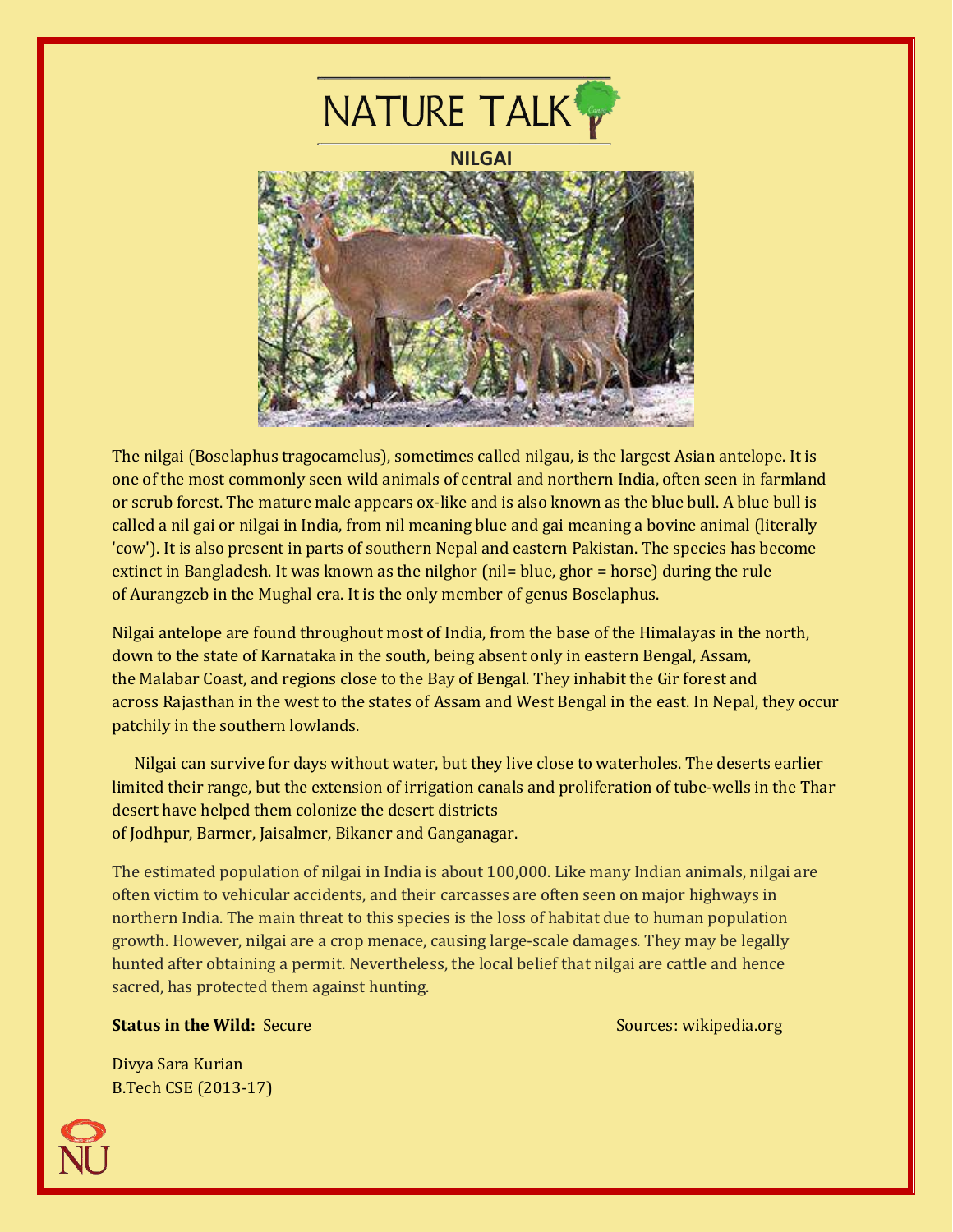## PRESSIONS EXI

**Chahat Suri B. Tech (2014-18**)

Ø

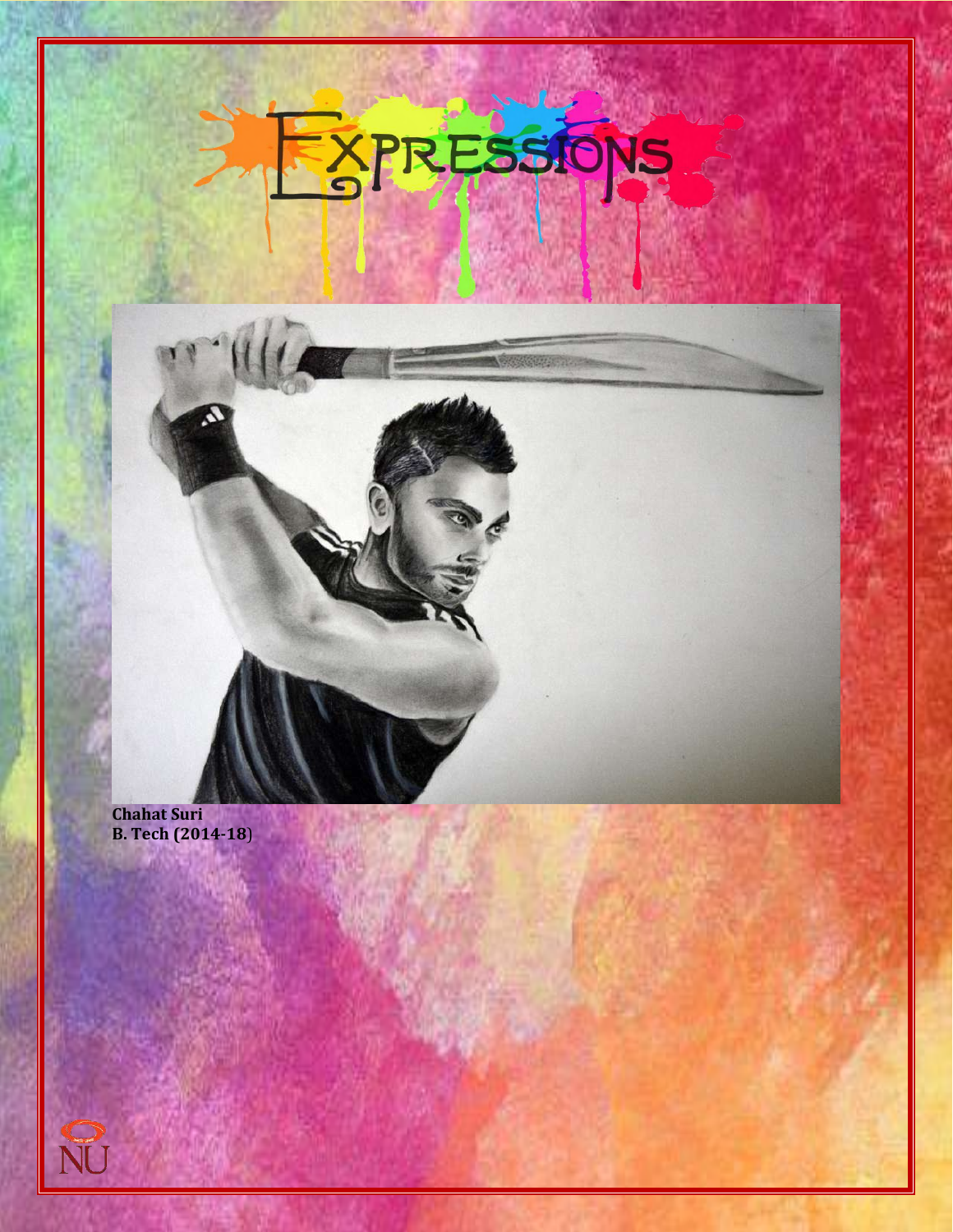

#### **Professor Trupil Limbasiya (ICACNI 2017)**

**Prof. Trupil Limbasiya** was invited as a speaker at ICSIE 2017 at Nanyang Executive Centre, Nanyang Technological University, Singapore on 2nd May 2017. The title of the speech was '*An Analytical Study of Attacks on Remote User Authentication Schemes'.*

#### **Paper Published in SCI journal**

**Dr. Siddhartha Khare** from GIS Department, published his paper, titled, "*Seasonal-based analysis of vegetation response to environmental variables in the mountainous forests of Western Himalaya using Landsat 8 data*" in International Journal of Remote Sensing which is an SCI journal, on 22<sup>nd</sup> May 2017. This study presents novel results on phenological behaviour of the moist deciduous forests Himalayan foothills in India during 2013–2015 using Landsat 8 time series data.